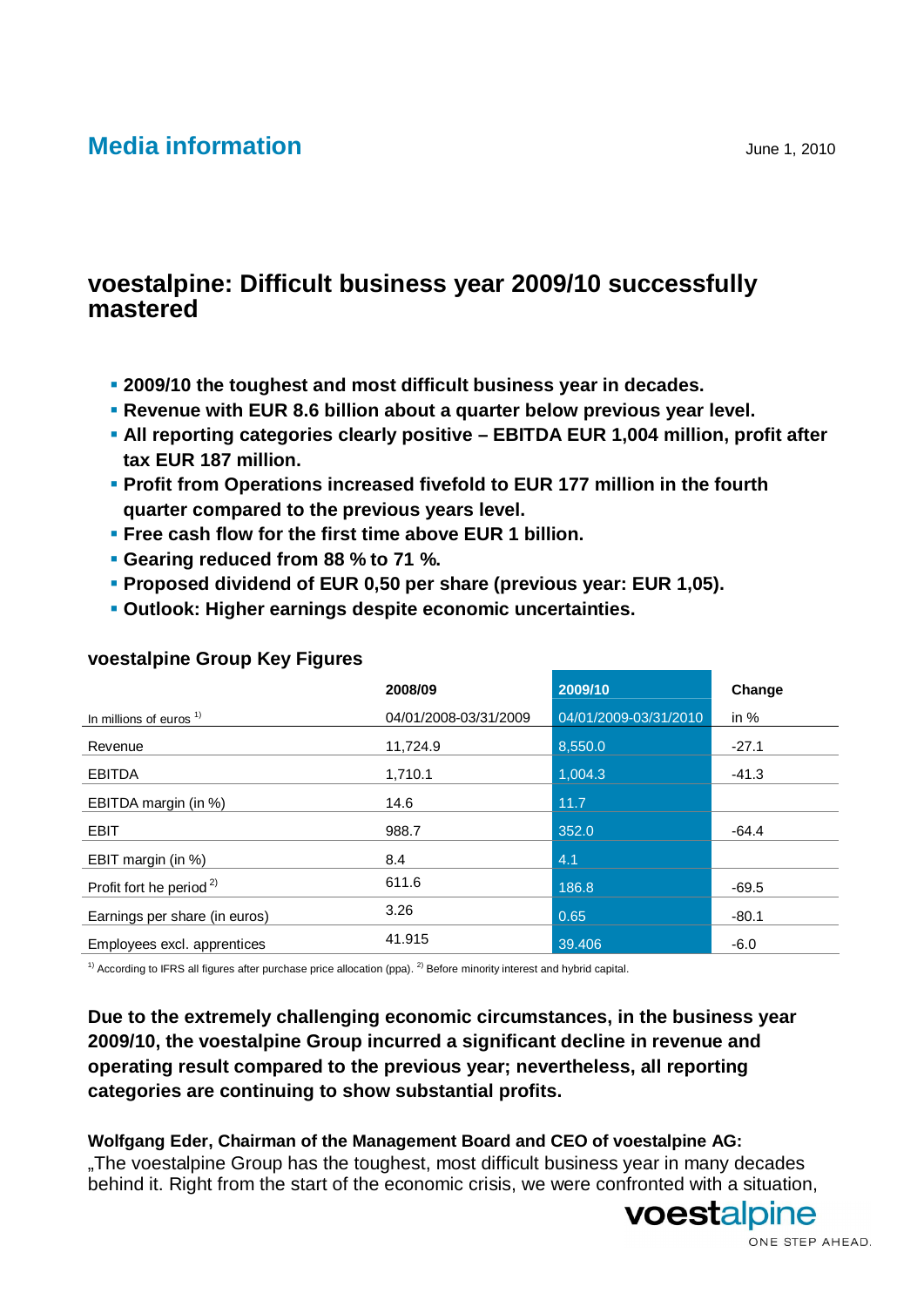where we could not predict how the next weeks or even days would be developing. Now, 12 months later, we are rich in experience and happy that, together with our employees, customers, and shareholders, we have successfully met this challenge."

The overview of the **business year 2009/10:** 

- **Business year 2009/10 the most difficult in decades** due to the economic climate. **Gradual economic recovery since summer 2009**, the extent and speed of which **varies significantly** across the regions and industries.
- The **sustainability of the upswing** will largely **depend** on the effects of the strained **financial situation in many economies**, and further economic development in the **emerging markets**, especially China.
- Extremely challenging economic environment compared to 2008/09 resulting in a **decline in revenue of 27.1%** from EUR 11,724.9 million **to EUR 8,550.0 million**.
- Despite the economic slump **EBITDA** and **EBIT** remain **highly positive** at **EUR 1,004.3 million** (–41.3%) and **EUR 352.0 million** (–64.4%).
- **Group EBIT** only slightly negative in the first quarter, at EUR –26.3 million, **massive development over the course of the year** to a final **EUR 176.8 million** (fourth quarter).
- **Example 1** Economic slump results in **decline in profit for the period<sup>1</sup> of 69.5%**, from EUR 611.6 million **to EUR 186.8 million**.
- **Earnings per share at EUR 0.65** significantly below last year's figure (EUR 3.26 per share) but still **clearly positive**.
- **Dividend** reduced from EUR 1.05 per share to **EUR 0.50 per share** (recommendation to the Annual General Meeting), nevertheless **2.2% dividend yield** (measured against annual average rate).
- At EUR 1,019.2 million, **highest free cash flow** in the Group's history.
- **Massive reduction** in the **gearing ratio** from 88.2% (March 31, 2009) **to 71.3%** in spite of difficult economic conditions and dividend paid to shareholders and hybrid capital owners.
- A **cost optimization and efficiency program** being implemented **across the Group** is targeted at generating **EUR 600 million** (2012/13) in sustainable cost savings.
- The number of **employees** (core employees and temporary personnel, excluding apprentices) **dropped by 10.2%, from 47,182 to 42,357 employees** as compared to the beginning of the crisis in September 2008.
- The (purely accounting) **effects of the purchase price allocation** (ppa) arising from the

voestalpine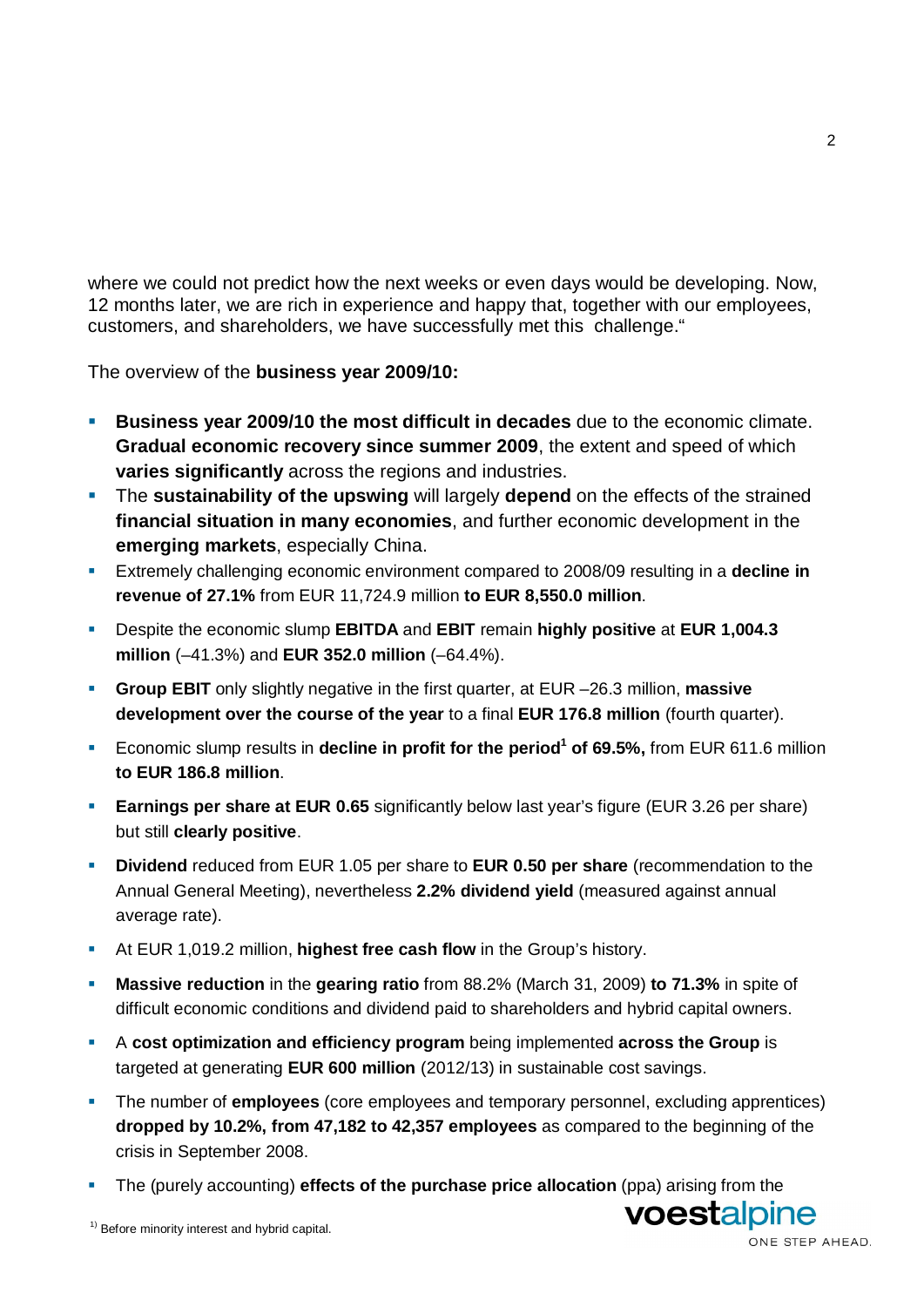BÖHLER-UDDEHOLM acquisition **adversely affected the operating result (EBIT)** of the Group and the Stainless Steel Division **by EUR 116.4 million** in the business year 2009/10 so that **EBIT before ppa amounts to EUR 468.4 million**; this represents an **EBIT margin before ppa of 5.5%**.



# **Further details on the business development**

### **Crude steel production fell by 11 % to 6 million tons**

The Group's crude steel production in the business year 2009/10 was 6.07 million tons, 10.9% below the previous year's figure (6.81 million tons). Therefore, with a production output of 4.36 million tons, the Steel Division saw a decline by 5.0%, while the Railway Systems Division had a production output of 1.20 million tons, which corresponds to a decrease by 18.4%. The Special Steel Division reported the greatest cutbackin crude steel production from 0.75 million tons to 0.51 million tons or by 32.0%.

### **Investments halved in business year 2009/10**

The investments of the voestalpine Group in the business year 2009/10 came to EUR 542.5 million. Of the total investments, EUR 524.9 million were attributable to tangible fixed assets, EUR 14.7 million to intangible assets, and EUR 2.9 million to equity holdings. The reduction of the Group's investment volume by half compared with the previous year (EUR 1,078.9 million) and the relatively uniform reduction in each of the five divisions are the result of the swift and determined liquidity and cost management immediately after the outbreak of the crisis in the fall of 2008.





ONE STEP AHEAD.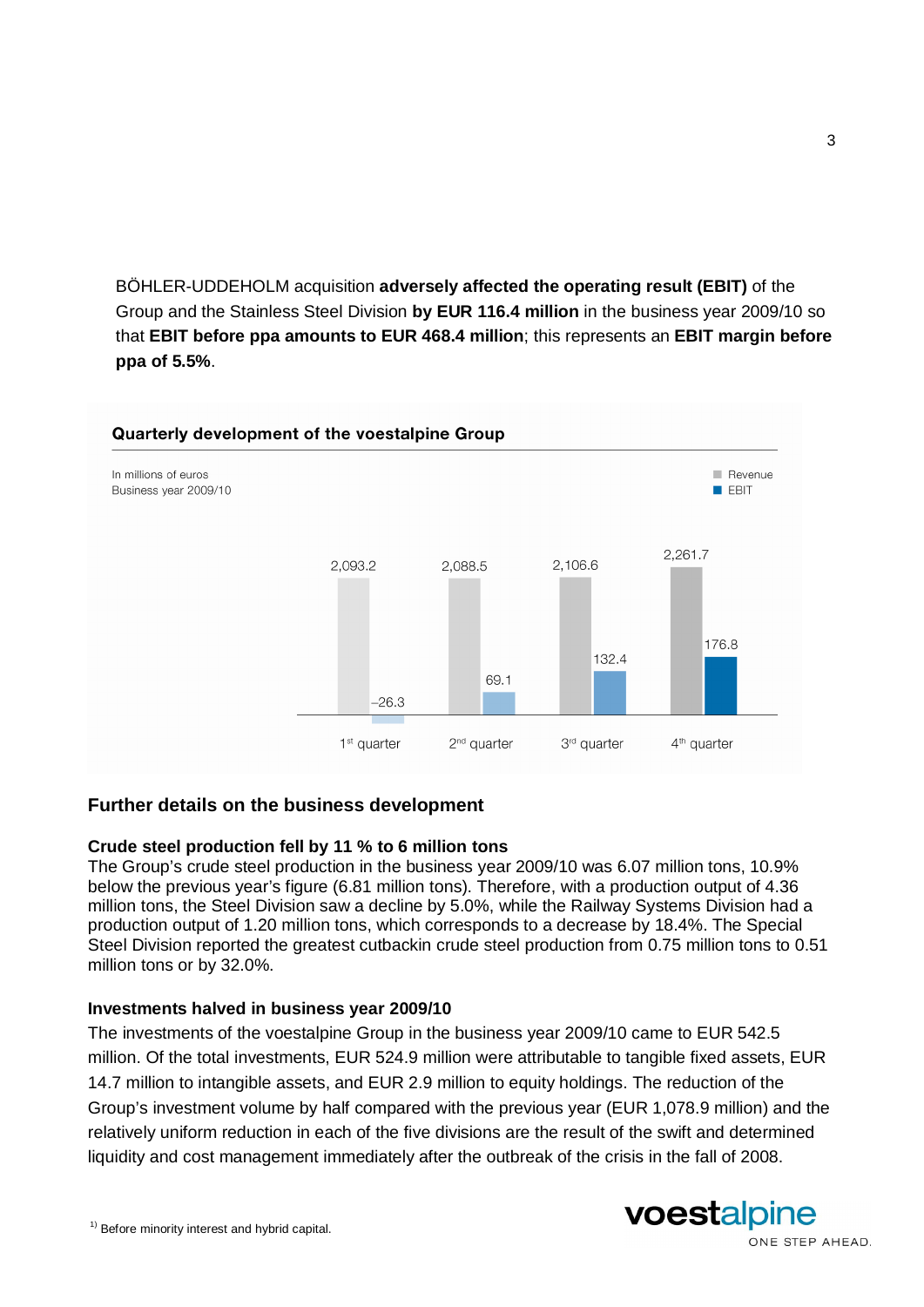# **Number of apprentices almost at previous years level**

At the end of the business year 2009/10 the voestalpine Group was training 1,472 apprentices. At 32.0%, already nearly a third (471 apprentices) are being trained at international sites compared to 68.0% (1,001 apprentices) in Austria. The number of Group-wide apprentices has thus remained almost constant—at a very high level—as compared to the previous year (1,506), declining by a mere 2.3% or 34 apprentices.

## **Reduced working hours fading out until Summer**

At the height of implementation of reduced working hours in June 2009, almost one third of the staff was affected; since the fall of 2009, the employment situation has eased to the extent that it was possible to cut back the number of employees still working reduced hours by the end of the business year 2009/10 to only 1,460 employees (this corresponds to 3.7% of the Company's workforce). Already in April reduced working hours were cut back completely in Austria and fell to only 317 emplyoees (0.8 % of the workforce) outside Austria. Until summer all employees Group wide still working reduced hours will return to normal working hours.

### **No acquisitions, one divestment in business year 2009/10**

In the business year 2009/10, the voestalpine Group did not make any acquisitions; instead, against the backdrop of the economic crisis, it focused on streamlining and consolidation of its portfolio of companies.

In the Automotive Division, the sale of the Italian company Euroweld S.r.l., which is active in the production of laser-welded blanks, as well as the closure of the British site St. Helens, which had been part of the plastics segment of the voestalpine Polynorm Group, were completed as of April 1, 2009.

The efforts to sell the two remaining companies in the plastics segment of the Automotive Division in the Netherlands as well as the French company Amstutz Levin & Cie have not yet been successful due to the difficult economic and financial circumstances. These companies, which had previously been recorded under discontinued operations, were therefore again included under continuing operations in the business year 2009/10 and were undergoing a reinforced restructuring process.

### **R&D expenses stable at a very high level despite economic crisis**

Despite the economic crisis, the voestalpine Group's expenses for research and development remained at a very high level. The R&D budget, which was at EUR 111.9 million for the past business year (thus precisely corresponding to the actual 2008/09 figure, the absolute record thus



#### ONE STEP AHEAD.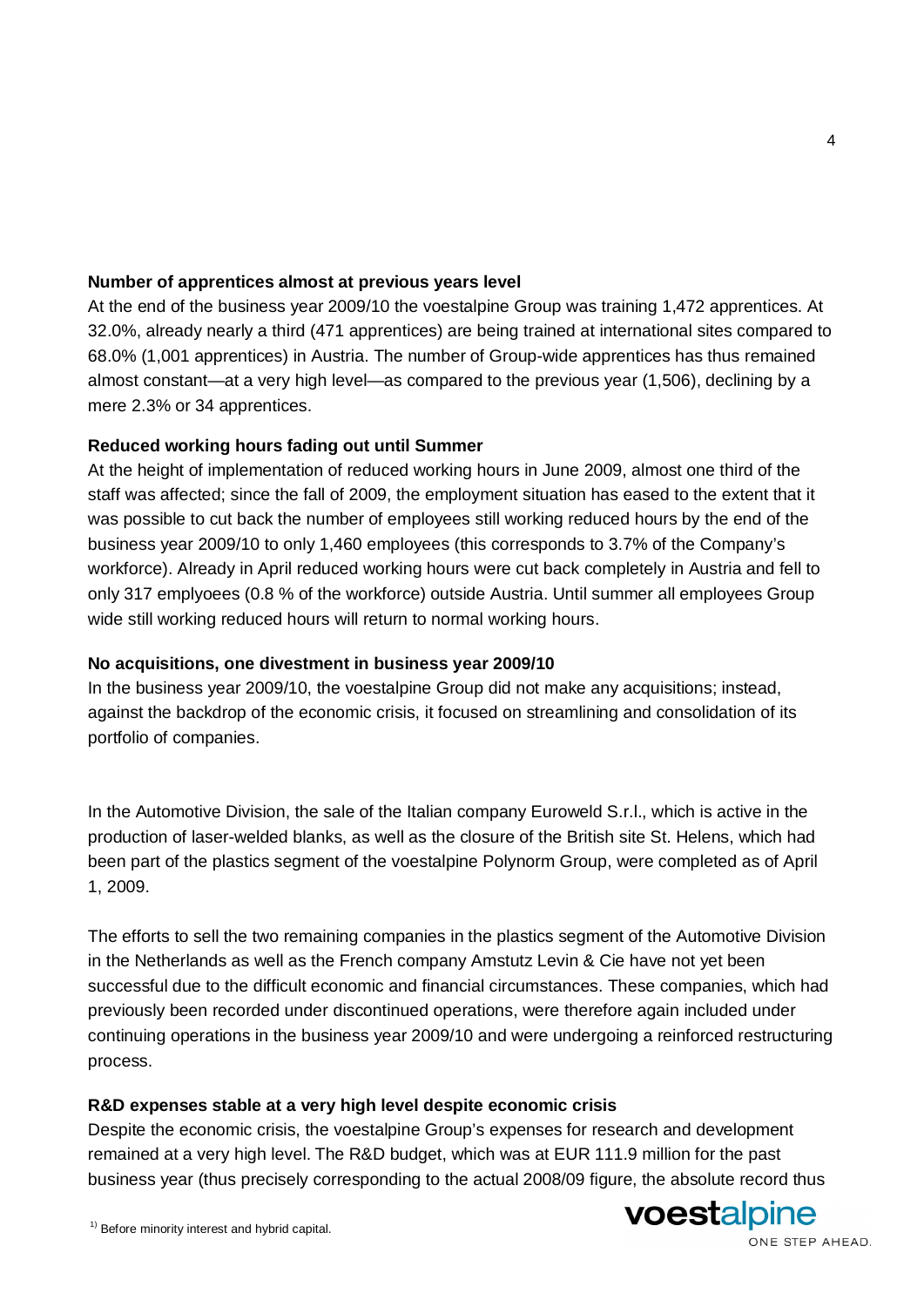far), was not completely exhausted due to this sector's ongoing efficiency gains so that at EUR 108.8 million, the actual R&D expenses represented a slight decline by 2.8%. The estimated R&D expenses for the current business year amount to EUR 111 million; this means that after increasing its innovation expenses four-fold in the last ten years, the voestalpine Group has kept them at the all-time high for already three consecutive years, even after the onset of the economic crisis.

The development of the research ratio (R&D expenses to total revenue) should also be highlighted. This key figure went up in the past business year from 0.96% to 1.27%, while the R&D coefficient (expenses measured by added value) rose just as significantly from 2.58% to 3.42%.

# **Voestalpine patents again up**

The trend with regard to patents was equally gratifying: Running against the worldwide declining number of new patent registrations in the 2009 calendar year due to the economic crisis (globally by more than 4%, in Europe by more than 8%), the voestalpine Group was even able to further increase the number of its patents. Despite comprehensive streamlining of the patent portfolio by about 260 proprietary/patent rights, the total number rose in the past year by roughly 200 or about 6% to 3,470 patents (applied for and granted).

### **Again multiple awards for the voestalpine Group's high environmental standards**

The Group's environmental standards, which put it among the leaders in the field by international benchmarks, were again honored in the business year 2009/10 with a number of awards. To name just two examples, the lime works in Steyrling was awarded the Sustainability Prize 2010 by "Forum Rohstoffe" and the World Wildlife Fund (WWF) for changing to environmentally friendly mining practices, and VAE Eisenbahnsysteme GmbH received the European EMAS Award 2009 for green procurement in the category of "large corporations." It should be noted that this Group company, whose 2009 National EMAS Award was its fourth, was the first Austrian company ever to receive this European award.

### **Financial burden for the purchase of emission rights will come to about EUR 50 million**

From today's perspective, the financial burden for the purchase of  $CO<sub>2</sub>$  certificates in the second trading period (2008–2012) will come to about EUR 50 million. The voestalpine Group already ensured the necessary number of certificates and has already purchased about half of them. The remainder will be purchased by the end of the period.

# **Outlook for the business year 2010/11**

In the spring of 2010, the global economic situation is being shaped almost exclusively by macroeconomic parameters. The development of individual companies, sometimes even of entire

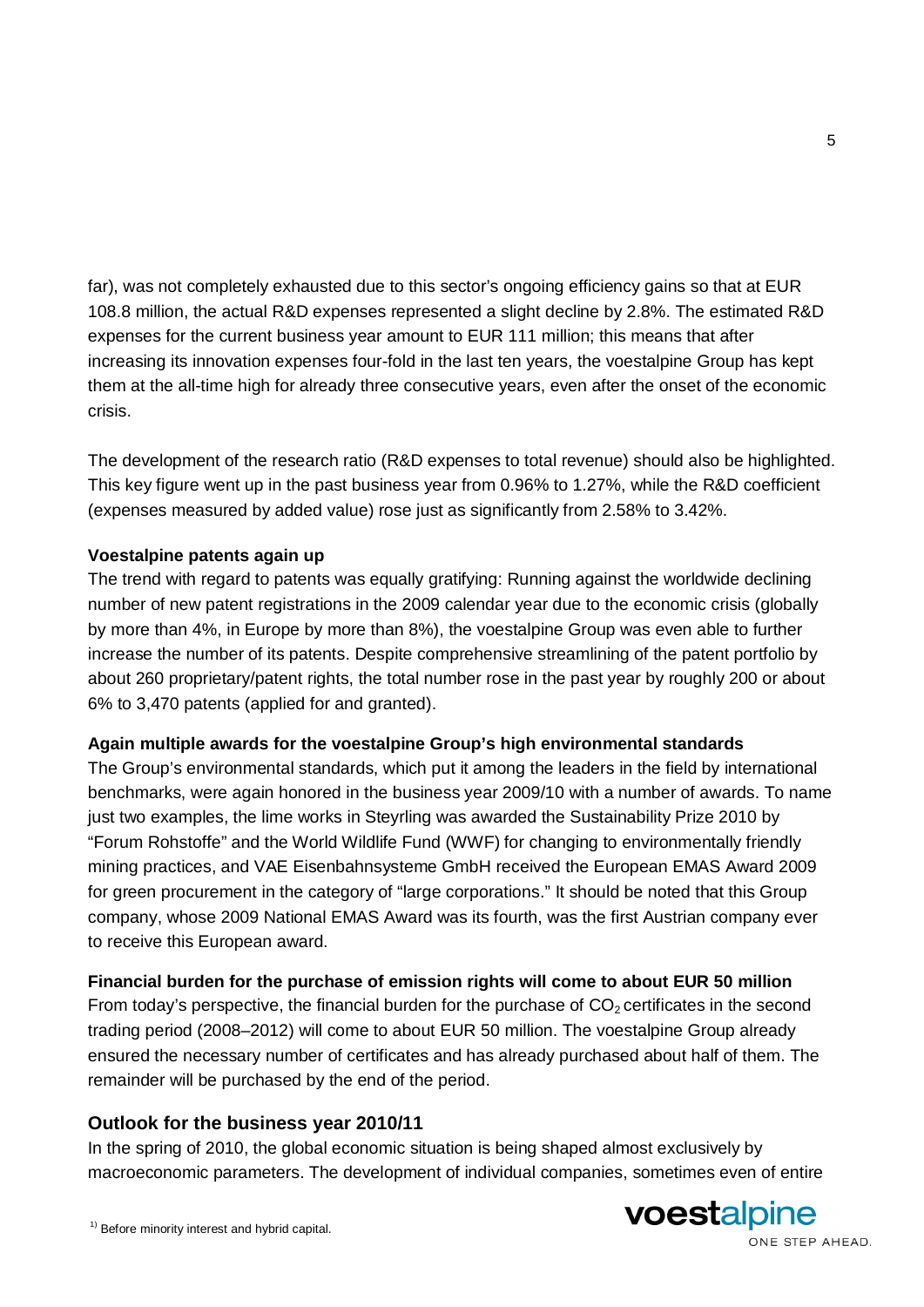business sectors, is being eclipsed by fundamental debates and decisions concerning political, economic, and monetary policy. In the last decades, the structures and positions within the global economic and monetary fabric have seldom been questioned and challenged as forcefully as has been the case in these weeks and months—from the basic topic of the general relationship between politics and the economy, to the limits of the debt-carrying capacity of national economies and to the question of regulation of capital and financial markets.

Against this backdrop, it is even harder today to predict than it was just a few months ago to what extent the effects of the worst recession of the last decades have been definitively overcome and whether we can assume at least a gradual recovery of the global economy in the next years. In the light of the progressively worsening indebtedness situation in a number of—not only European countries, the question also arises of whether a broad-based recovery of the world economy in the foreseeable future is even realistic or whether we should assume that this is merely an upswing in individual regions and is itself possibly only temporary.

The decisive role in the answer to this question will be the development of the economic situation in Asia, primarily the sustainability of the uptrend in China. In this context, the Chinese monetary and foreign exchange policies have become increasingly important for the future course of global trade. From the European perspective, it is the further development of the euro in relation to other Western currencies that will determine the economic landscape. Apart from the pacifying effect that a possible euro consolidation would have on the capital markets, current events could also have positive aspects for Europe in the long term. Should a deepening of the economic integration of the European Union or the euro area result from a solution of the indebtedness problems of individual European countries, this would in the long term lead to a significant strengthening of this economic area in terms of worldwide competition.

In addition to all of these fundamental uncertainties, there are a number of unanswered questions from an industry-specific perspective with regard to what the further development of the economic situation might be. Which industries will recover more quickly and which only over the long term? How long will it take to be able to pass on the current doubling of raw materials costs for steel products along the entire value chain to the market? What does it mean for pricing vis-à-vis our customers that after decades of annual price agreements for raw materials, we are now dealing with quarterly price fixing?

But even if there is a great deal that is still unanswered and uncertain for the future, there are a number of facts that allow us to anticipate a continuation of the positive basic trend for the next months. Capacity utilization in the Steel and Railway Systems Divisions is outstanding and the